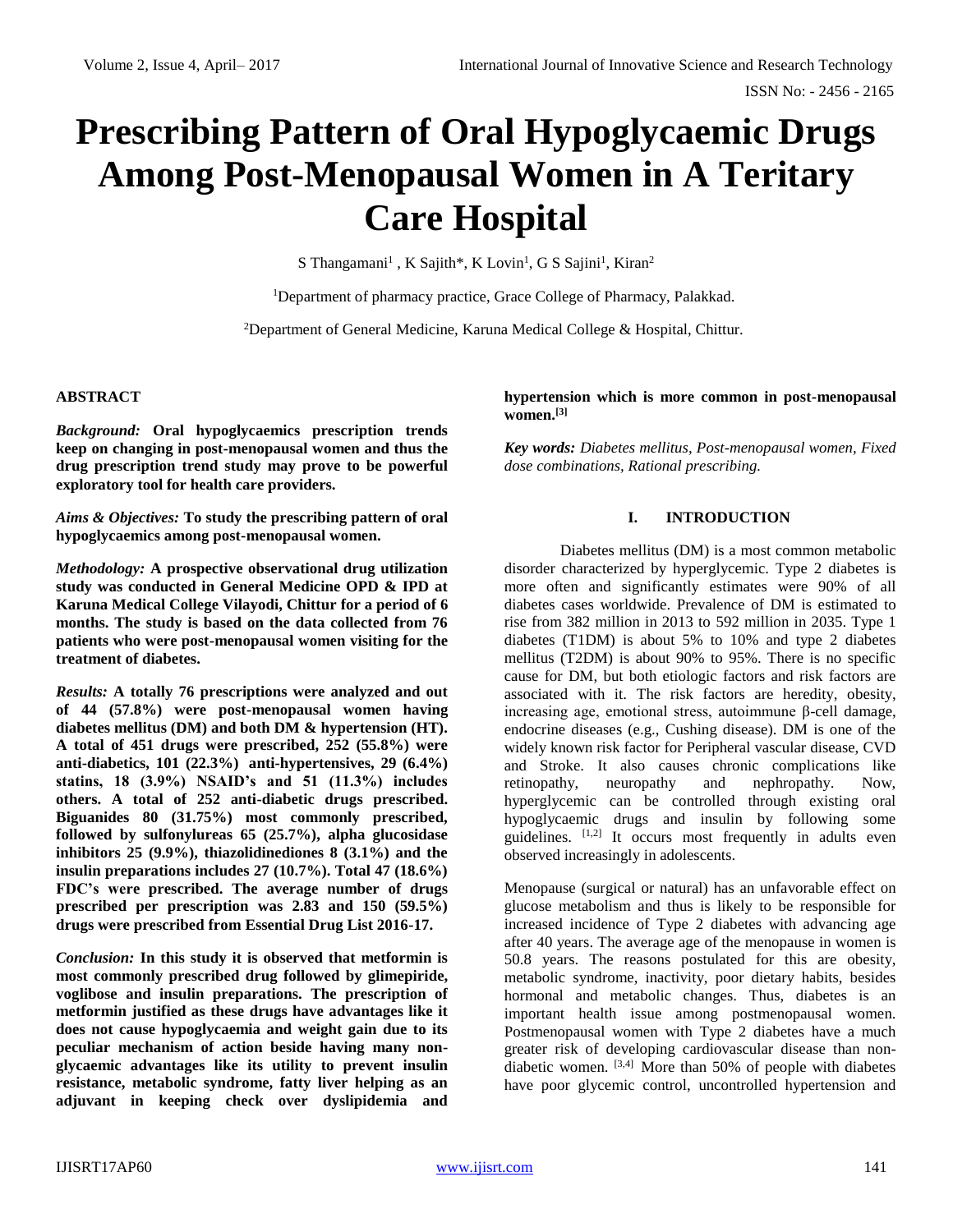ISSN No: - 2456 - 2165

dyslipidemia, and a large percentage have diabetic vascular complications.[6]

The currently use of anti-diabetic drugs are very effective, however because of lack of patient compliance, clinical inertia, insulin resistance, lack of exercise and lack of dietary control leads to unsatisfactory control of hyperglycemia.[7] It is necessary to define prescribing pattern and to identify the irrational prescribing habits to drive a remedial message to the prescribers. [8]

Hence, the current study was undertaken to investigate trends in prescription of oral anti-hyperglycaemic drugs (OHDs) among postmenopausal women in India.

# **II. METHODOLOGY**

A prospective observational study was conducted in the department of General Medicine OPD & IPD at Karuna Medical College vilayodi, Chittur, for a period of 6 months. Approval of the Institutional Ethical committee was obtained prior to commencement of the study. The study based on the inclusion and exclusion criteria were as: Inclusion criteria

- Female patient's age group above 45 years. (Cessation of menstrual cycle for 1 year).
- Female patient's who is known case or newly diagnosed with Diabetes.
- Female patients prescribed with oral antihyperglycemic drugs.
- Those who are willing to participate in the study.

And the exclusion criteria were:

- Female patient's age group below 45 years.
- Female patient's who done hysterectomy, oophorectomy.
- Those who not willing to participate in the study.

Data collection forms were prepared as a tool for collection of data like demographic profile, past medication history, family history, age of menopause. Some clinical and therapeutic data such Fasting blood glucose level and Random blood sugar and the anti-hypoglycemic drugs were extracted from the case file of the patients.

### **III. RESULTS**

During the study period, a total of 76 prescriptions were assessed. 44 (57.8%) were found to have diabetes patients. The mean average age of the patients was 61.97  $\pm$ 10.76. Family history of diabetes mellitus was present in 27 (61.3%) patients. Co-morbid conditions associated with diabetes included Hypertension in 23 (52.2%), Coronary artery disease in (20.4%), Cerebro vascular disease in 7 (15.9%), and others include 5 (11.3%). [Table 1]

| <b>PARAMETERS</b>             | <b>NO.OF PATIENT</b> |
|-------------------------------|----------------------|
|                               | (%)                  |
| Female with DM                | 44 (57.8%)           |
| Mean age (years)              | $61.9 \pm 10.76$     |
| History of DM                 | 27 (61.3%)           |
| <b>Co-existing conditions</b> |                      |
| HT                            | 23 (52.2%)           |
| Coronary Artery disease       | $9(20.4\%)$          |
| Cerebro-Vascular disease      | $7(15.9\%)$          |
| Others                        | 5 (11.3%)            |

A total of 451 drugs were prescribed. 252 (55.8%) were antidiabetics, 101  $(22.3\%)$  Anti- hypertensives, 29  $(6.4\%)$ Hyperlipidemics, 18 (3.9%) were NSAIDs and others include 51 (11.3%). The others category of drugs comprised of multivitamins, antibiotics etc. [Table-2]

#### Table-2: DIFFERENT DRUG CLASS PRESCRIBED OVER THE STUDY PERIOD

| <b>DRUG CLASS</b>  | NO OF DRUGS (%) |
|--------------------|-----------------|
| Anti-diabetics     | 252 (55.8%)     |
| Anti-hypertensives | 101 (22.3%)     |
| Hyperlipidemic     | $29(6.4\%)$     |
| NSAID's            | 18 (3.9%)       |
| <b>Others</b>      | 51 (11.3%)      |
| Total              | 451             |

A total of 252 anti-diabetic drugs were prescribed during the study period. Biguanides were  $80$  (31.7%), Sulfonylureas were 65 (25.7%), Alpha Glucosidase Inhibitors were 25 (9.9%), Thiazolidinediones 8 (3.1%), followed by insulin preparations 27 (10.7%). Total of 47 FDCs were prescribed. [Table-3]

### Table-3: TOTAL ANTI-DIABETICS DRUG PRESCRIBED

| <b>DRUG CLASSES</b>          | NO OF DRUGS (%) |
|------------------------------|-----------------|
| <b>Biguanides</b>            | 80 (31.7%)      |
| Sulfonylureas                | 65 (25.7%)      |
| Alpha glucosidase inhibitors | 25 (9.9%)       |
| Thiazolidinediones           | $8(3.1\%)$      |
| Insulin preparation          | 27 (10.7%)      |
| Fixed dose combinations      | 47 (18.6%)      |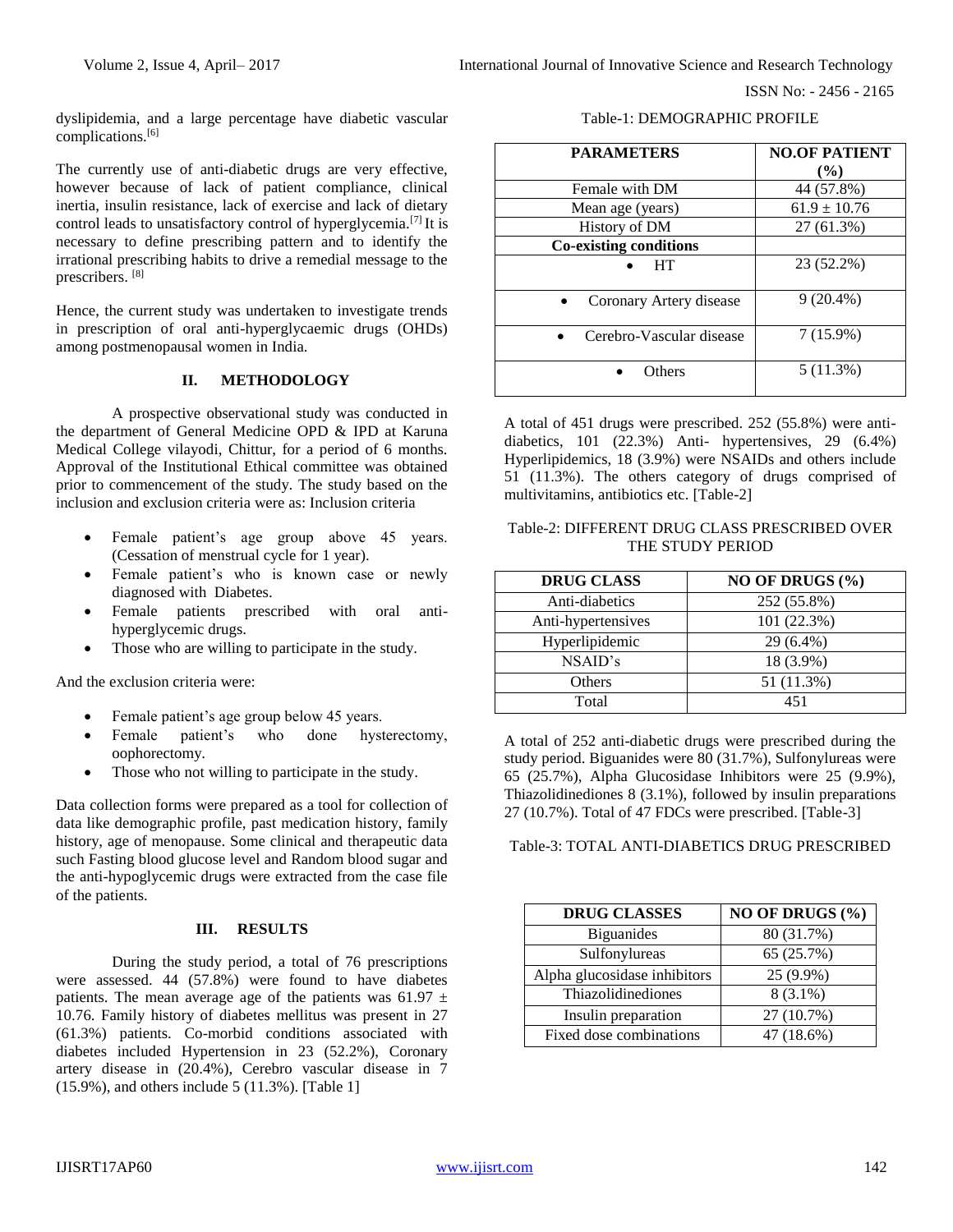ISSN No: - 2456 - 2165

In Biguanides, the leading drug is Metformin 80(31.7%). Amongst sulfonylureas the most commonly prescribed drug was Glimepiride 35 (13.8%), followed by Glibenclamide 15(5.9%), Glicazide 8(3.1%) and Glipizide 7(2.7%). Voglibose 18 (7.1%) is the most commonly prescribed drug among Alpha glucosidase inhibitors followed by Acarbose 7(2.7%). Pioglitazone 8 (3.1%) was the only Thiazolidinediones prescribed. [Table-4]

| Table-4: FREQUENCY OF ADMINISTRATION OF |
|-----------------------------------------|
| <b>INDIVIDUAL DRUGS</b>                 |

| <b>DRUG CLASS</b>  | <b>INDIVIDUAL</b> | NO OF         |
|--------------------|-------------------|---------------|
|                    | <b>DRUG</b>       | DRUGS $(\% )$ |
| <b>B</b> iguanides | Metformin         | 80 (31.7%)    |
|                    | Total             | 80            |
| Sulfonylureas      | Glimepiride       | 35 (13.8%)    |
|                    | Glicazide         | 8 (3.17%)     |
|                    | Glipizide         | 7(2.7%)       |
|                    | Glibenclamide     | 15 (5.9%)     |
|                    | <b>Total</b>      | 65            |
| Alpha glucosidase  | Acarbose          | 7(2.7%)       |
| inhibitors         | Voglibose         | $18(7.1\%)$   |
|                    | <b>Total</b>      | 25            |
| Thiazolidinediones | Pioglitazone      | $8(3.1\%)$    |
|                    | <b>Total</b>      | 8             |

Out of fixed dose combinations, most common was two drug combination of Metformin and Glimepiride 21(44.6%), followed by Voglibose and Metformin 10 (21.2%), Voglibose and Glimepiride 9(19.1%), and Gliclazide and Metformin 3 (6.3%) and among the three drug combinations the combination prescribed was Voglibose, Glimepiride and Metformin 5(10.6%).[Table-5]

|  |  |  | <b>Table-5: FIXED DOSE COMBINATIONS</b> |  |
|--|--|--|-----------------------------------------|--|
|--|--|--|-----------------------------------------|--|

| <b>DRUGS</b>                    | NO OF DRUGS (%) |
|---------------------------------|-----------------|
| Metformin+Glimepiride           | 21 (44.6%)      |
| Voglibose+Metformin             | $10(21.2\%)$    |
| Voglibose+Glimepiride           | $9(19.1\%)$     |
| Gliclazide+Metformin            | $3(6.3\%)$      |
| Voglibose+Glimipiride+Metformin | $5(10.6\%)$     |

The average number of drug prescribed per prescription was 2.83. Average number of anti-diabetics per prescription was 2.3. Out of 252 prescribed anti-diabetics, 150 (59.5%) drugs were prescribed from Essential Drug List 2016-17 which included 80 (53.3%) Metformin, 35 (23.3%) Glimepiride, 8 (5.3%) Gliclazide, 27 (18%) Basic Isophane Insulin.[Table-6]

| Table-6: ANTIDIABETICS PRESCRIBED FROM |
|----------------------------------------|
| ESSENTIAL DRUG LIST 2016-17            |

| <b>DRUGS</b>           | NO OF DRUGS (%) |
|------------------------|-----------------|
| Metformin              | 80 (53.3%)      |
| Glimepiride            | 35 (23.3%)      |
| Gliclazide             | $8(5.3\%)$      |
| Basic Isophane insulin | 27 (18%)        |

## **IV. DISCUSSION**

Diabetes mellitus is seemingly one of the active major non communicable diseases which are growing very fast.[2] The risk for myocardial infarction and cardiovascular death is increased by threefold to fourfold in diabetes patients respectively. Chronic micro-vascular complications like retinopathy, neuropathy and nephropathy can be prevented or delayed by effective management of chronic hyperglycemia. The primary goal of DM management is to reduce diabetes associated mortality and to improve quality of life. Choice of an anti-hyperglycemic drug should be guided by anticipated benefits in an individual patient, taking into consideration the genetic, physiological and environmental factors that caused the disease, concurrent medical condition like hypertension, CVD, renal impairment, adverse effects of drugs and cost. [1]

The present study observed that incidence of diabetes was higher post-menopausal women, that was comparable to the earlier studies on diabetes patients.<sup>[1,7,8]</sup> The average age of patients in the present study was  $61.9 \pm 10.7$  years, reflecting usual age group of disease manifestation. Further, management of T2DM is very complex in this particular group and shall depend on various co-morbid conditions, duration of diabetes, presence of complications and surely affects the menopausal symptoms and related problems.[3]The association between family history of diabetes and risk for the diseases has been well documented.

In the present study it was observed that most commonly prescribed anti-diabetics agent were Biguanides, Sulfonylureas, Thiazolinediones, Alpha-glucosidase inhibitors. The co-existing diseases were hypertension, coronary artery diseases, cerebro-vascular diseases.

Amongst anti-diabetic medications, Metformin 80(31.7%) was the most commonly prescribed drug followed by Glimepiride 35 (13.8%), Voglibose 18(7.1%), Glibenclamide 15(5.9%). Similar prescribing trends was observed in another study.<sup>[11,12]</sup> The reasons why metformin was most preferred choice in the current study is probably because of the fact that it has many advantages like it does not cause hypoglycaemia and weight gain due to its peculiar mechanism of action beside having many non-glycaemic advantages like its utility to prevent insulin resistance, metabolic syndrome, fatty liver helping as an adjuvant in keeping check over dyslipidemia and hypertension.<sup>[3]</sup> These factors are high risk in post-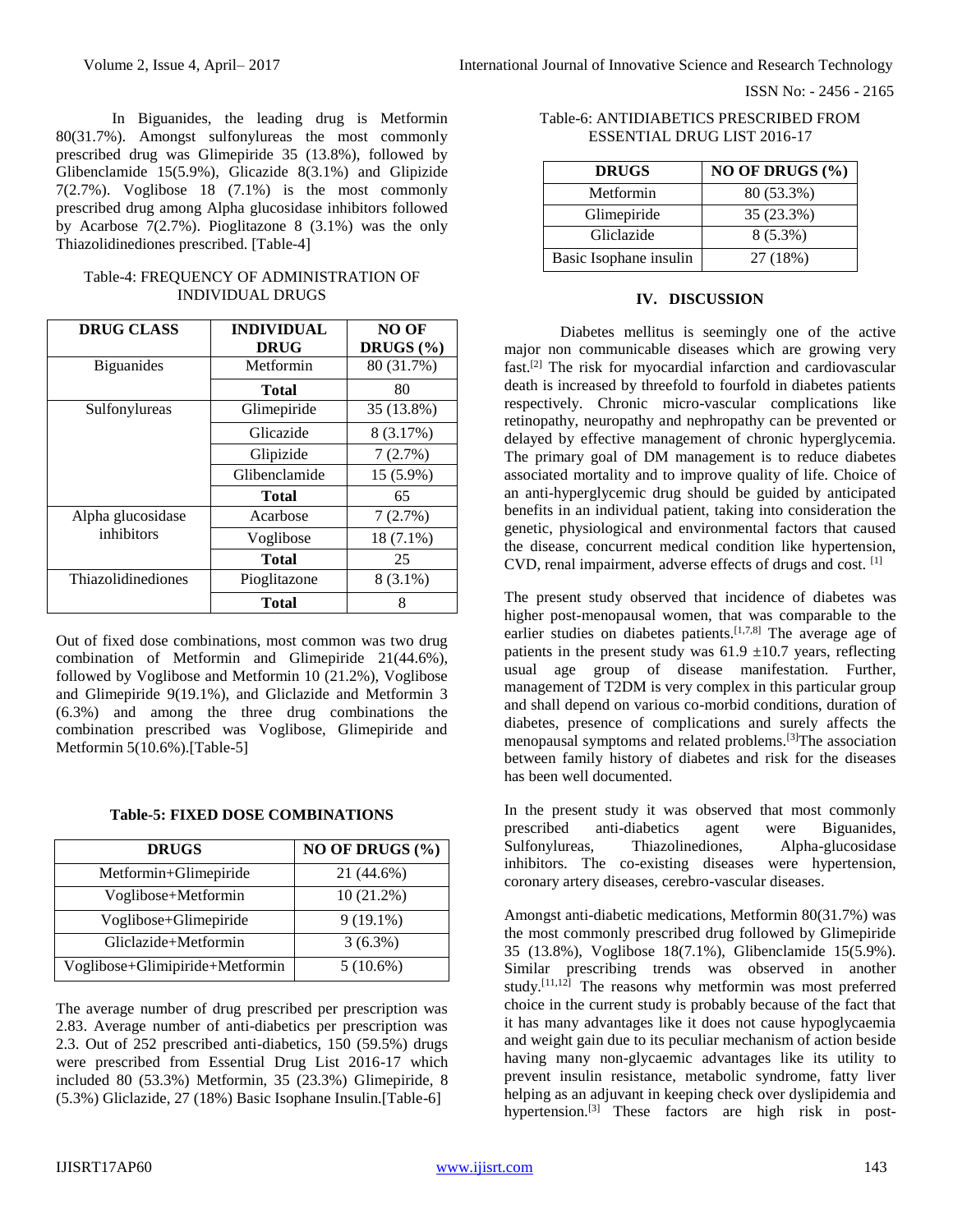ISSN No: - 2456 - 2165

menopausal women to develop diabetes. Accordingly, metformin is reported to be regarded as the first line drug of choice for most of the patients with type 2 diabetes mellitus. Our study also supported the same conclusion.

Among sulfonylureas, glimepiride was the most frequent by prescribed drug. The choice was possibly because of its efficacy to achieve glycaemic control as monotherapy or in combination. Thus, results reflect that Biguanides and sulfonylureas are still the choice of most physicians in the treatment of type 2 diabetes even for postmenopausal women.[3] Among Alpha-glucosidases inhibitor, Voglibose remained most frequently prescribed not as monotherapy but as combination or as co-therapy along with FDC in the current study.

# **V. CONCLUSION**

DM is an important health issue among postmenopausal women. Metformin was the most common individual OHDs to be prescribed followed by glimepiride. Although pioglitazone still continues to be prescribed after safety alert. We recommended more efforts for closing the gap between treatment and control to maximize the public health, clinical benefits among those high-risk populations include post-menopausal women and avoid clinical inertia.

# **VI. LIMITATIONS**

Sample size in the present study was small and no attempt was made to compare prescription before and after safety alerts on pioglitazone in India.

### **REFERENCE**

- 1. S Nuthakki, S Pendyala, C Vallabhu et al. An Assessment of Anti-hyperglycemic Drug Utilization Patterns and Adherence to AACE/ACE 2015 Guidelines in South Indian Tertiary Care Teaching Hospital. ijopp 2016; .9.4.3.
- 2. Pavan Gara, Md. Imran, George M.Varghese et al. A prospective study on prescribing pattern and druginteractions in type 2 diabetes patients with comorbid cardio complications in a teaching hospital. Wjpps 2016; 10.25959, 5-6690.
- 3. Sudhaa SharMa, VIShal r. Tandon et al. Prescribing Pattern of Oral Antihyperglycaemic Drugs, Rationality and Adherence to American Diabetes Association (ADA) Treatment Guidelines among Type 2 Diabetes Mellitus (T2DM) Postmenopausal Women. 10.7860/JCDR/2016/16044.7063.
- 4. Satinder Bal. Use of hormone replacement therapy in women with diabetes. Journal of Diabetes Nursing; 1998, Vol 2 No 2.
- 5. Carbaja and Alejandra Armenta-Espinosa. Contraception and Hormonal Therapy in Women

with Diabetes Mellitus. J Diabetes Metab; 10.4172/2155-6156.1000554.

- 6. Akshay A. Agarwa, Pradeep R. Jadhav, Yeshwant A. Deshmukh. Prescribing pattern and efficacy of anti-diabetic drugs in maintaining optimal glycemic levels in diabetic patients. Jbclinpharm; 0.4103/0976- 0105.139731.
- 7. Nicola DG, NatarinC, Anne D, Gary SF. Adherence to NICE guidelines on diabetes prevention in the UK: Effect on patient knowledgeand perceived risk. Primary Care Diabetes. 2015;9(6):407-11.
- 8. Qasim MA, Ahmed SS, Ali MJ, Maha HI, Ekhlas KH, Saja MS. Adherence to the Standard Guidelines for Prescription of Antidiabetic Agents in Patients with Type 2 DM. Journal of Applied Pharmaceutical Science. 2012;2(7):138-43.
- 9. Mirza Atif Beg, Shaktibala Dutta et al. A study on drug prescribing pattern in hypertensive patients in a tertiary care teaching hospital at Dehradun, Uttarakhand. Ijmspd; 2014.10.5455/ 170420146.
- 10. Adibe MO, Aguwa CN, Ukwe CV, Okonta JM, Udeogaranya PO. Outpatient utilization of antidiabetic drugs in the South Eastern Nigeria. Int J Drug Dev Res 2009;1:27-36.
- 11. Hasamnis A, Patil S. Prescription pattern study in type 2 diabetes mellitus in an Indian referral hospital. Internet J Pharmacol 2009;7:1.
- 12. Sultana G, Kapur P, Aqil M, Alam MS, Pillai KK. Drug utilization of oral hypoglycaemic agents in a university teaching hospital in India. J Clin Pharm Ther. 2010;35:267-77.
- 13. Hassan Y, Mathialagan A, Awaisu A, Aziz NA, Yahaya R, Salhani A. Trend in the use of oral hypoglycaemic agents in an outpatient pharmacy department of a tertiary hospital in Malaysia (2003- 2006). Asian J Pharm Clin Res. 2009; 2: 40-46.
- 14. Cefalu WT. American Diabetes Association. Standards of Medical Care in Diabetes 2015. Diabetes Care. 2015; 38(Suppl 1):S1-S90.
- 15. De Vries TPGM, Henning RH, Hogerzeil HV, Fresle DA. Guide to good prescribing: a practical manual. Geneva; World health Organization, Action Programme on Essential Drugs, 1995:14-31.
- 16. Agarwal AA, Jadhav PR, Deshmukh YA. Prescribing pattern and efficacy of anti-diabetic drugs in maintaining optimal glycaemic levels in diabetic patients. J Basic Clin Pharma. 2014;5:79-83.
- 17. Tandon VR. Metformin Therapy: Benefits beyond glycaemic Control. International Journal of Diabetes in Developing Countries. 2007;27(1):1-4.
- 18. Shrivastava U, Misra A. Need for ethnic-specific guidelines for prevention, diagnosis, and management of type 2 diabetes in South Asians. Diabetes Technol Ther. 2015;17(6):435-39.
- 19. Bhaumik S. Flip flop policy over pioglitazone licence causes media storm in India. BMJ. 2013;347:f4937.